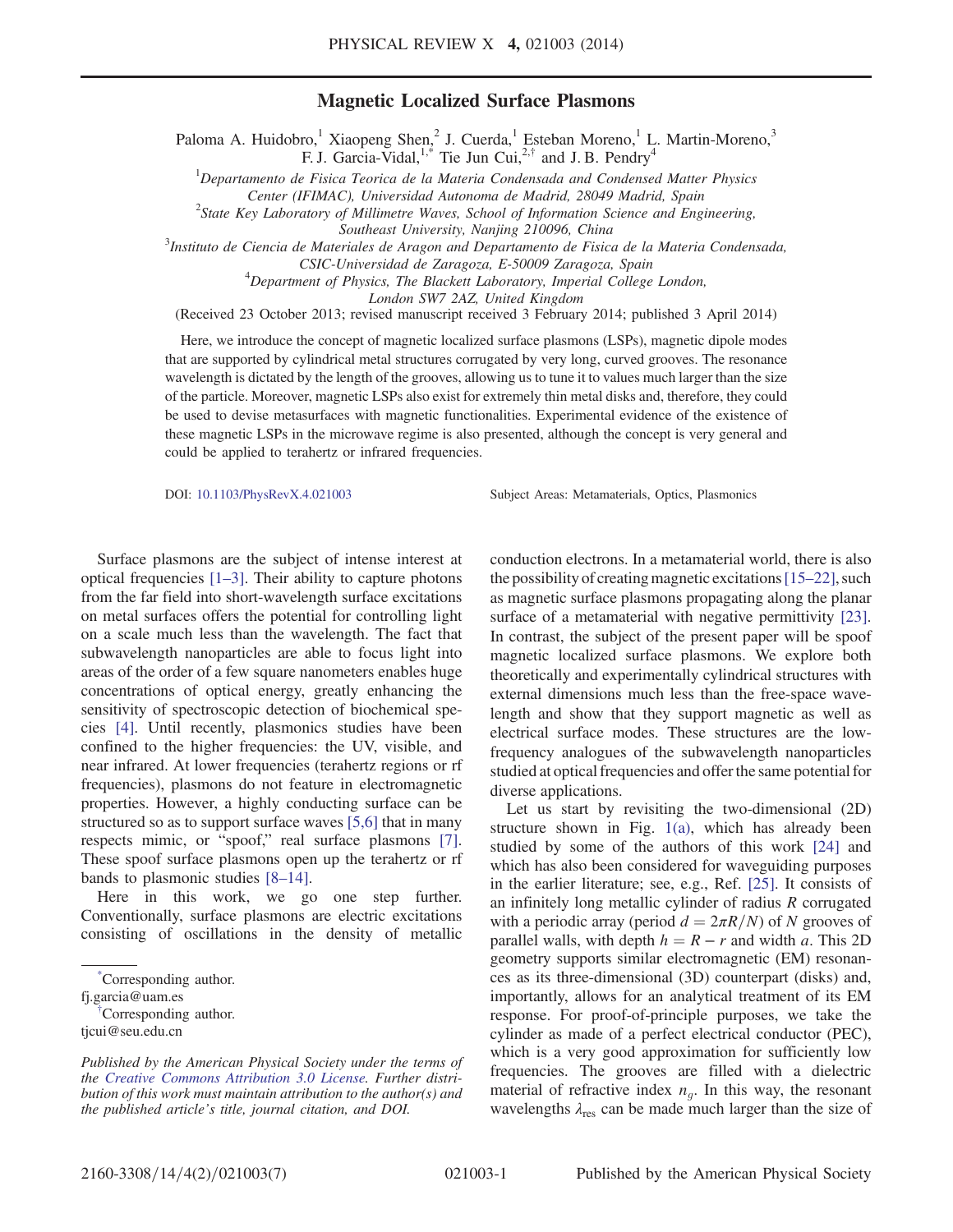<span id="page-1-0"></span>

FIG. 1. Magnetic LSPs in subwavelength PEC disks corrugated with dielectric grooves. (a) SCS for a 2D structure with  $r = 0.4R$ ,  $N = 40$ ,  $a/d = 0.3$ , and  $n<sub>a</sub> = 8$ . The low-energy peak ( $k<sub>0</sub>R = 0.33$ ) reveals two resonances: the electrical and magnetic dipoles, whose magnetic field amplitudes  $(H<sub>z</sub>)$  are plotted in the upper and lower right insets, respectively. The solid (dashed) vertical lines show the position of the electric (magnetic) resonance according to the analytical model. (b) Structures of finite thickness. SCS for corrugated disks of thickness  $L = R$  (red line) and  $L = R/2$  (blue line), with the same parameters as in (a). Top (and bottom) left insets: Near-field distribution of the electric (and magnetic) dipole resonances for a disk of thickness  $L = R/2$ . The arrows show the electric (magnetic) field lines, and the color map shows the norm of the electric (magnetic) field. Upper right inset: SCS for a corrugated disk of  $L = R$ (solid red line), a dielectric disk of the same size and  $n_q = 8$  (dotted blue line), and a PEC core of radius r with a dielectric shell of radius R and  $n_q = 8$  (dashed green line).

the object and we can operate in the very deep subwavelength regime  $R \ll \lambda_{\text{res}}$ . The EM response of this structure is analyzed by means of the scattering cross section (SCS), which is numerically computed via a finite element method [\[26\]](#page-5-9). In order to calculate the SCS, we consider (here and in the following) an incoming TM-polarized plane wave (magnetic field  $H$  pointing along the z direction) propagating along the x axis and with wave number  $k_0 = \omega/c$ . We normalize the SCS by the geometrical cross section of the structure  $2R$ . Since we are considering PECs, the resonant wavelengths scale with  $R$ , which is taken as unit length, and the frequency can be expressed in terms of the dimensionless quantity  $k_0R$ . The SCS spectrum for a representative textured cylinder with parameters  $r = 0.4R$ ,  $N = 40$ , and  $a/d = 0.3$  is shown in Fig. [1\(a\)](#page-1-0). This spectrum closely resembles what is observed for very subwavelength metal particles at optical frequencies. This analogy suggests that the first resonance peak is due to the electrical dipole resonance, while the high-frequency narrow peak is associated with the electrical quadrupole. The assignment of this high-frequency peak is correct, and we will not discuss it in this work. However, the eigenmode calculation of the structure reveals the unexpected (and previously missed) point that the low-frequency resonance does not have a pure electric dipole character, having instead contributions of two different EM modes with very similar eigenfrequencies. One of them has an electrical dipole character [see the upper right inset of Fig.  $1(a)$ ], whereas the field pattern associated with the other one is independent of the azimuthal angle, as corresponds to a magnetic dipole pointing along the z axis [lower right inset of Fig. [1\(a\)](#page-1-0)]. This behavior is at odds with what happens in standard plasmonics, in which the magnetic dipole resonance is extremely weak and does not show up in the SCS of the subwavelength metal particle [\[27\].](#page-5-10)

An analytical model based on the modal expansion technique gives a deep physical insight on the EM response of the 2D corrugated cylinder. This model is the translation of previous approaches devoted to analyzing the surface EM modes supported by a corrugated plane [\[28\]](#page-5-11) in the case of a PEC cylinder with longitudinal corrugations. This modal expansion relies on the matching of the EM modes outside the cylinder (radial coordinate  $\rho > R$ ) and inside the grooves  $(r < \rho < R)$  by means of the appropriate boundary conditions at  $\rho = R$ . Expanding the EM fields in the outer region in terms of the Hankel function of the first kind  $H_n^{(1)}$  and considering that, for subwavelength particles, the field within the groove is given only by the fundamental waveguide mode, we arrive at the following transcendental equation for the complex resonance frequency of the EM mode with azimuthal number  $n$ :

<span id="page-1-1"></span>
$$
S_n^2 \frac{H_n^{(1)}(k_0 R)}{H_n^{(1) \prime}(k_0 R)} \tan(k_0 n_g h) = -n_g,
$$
 (1)

where  $S_n = \sqrt{\frac{a}{d}} \sin\left[\frac{n\pi a}{N d}\right]$  and  $H_n^{(1)}$  $H_n^{(1)'}(x) \equiv$  $dH_n^{(1)}(x)/dx$ . Physically, the picture that emerges from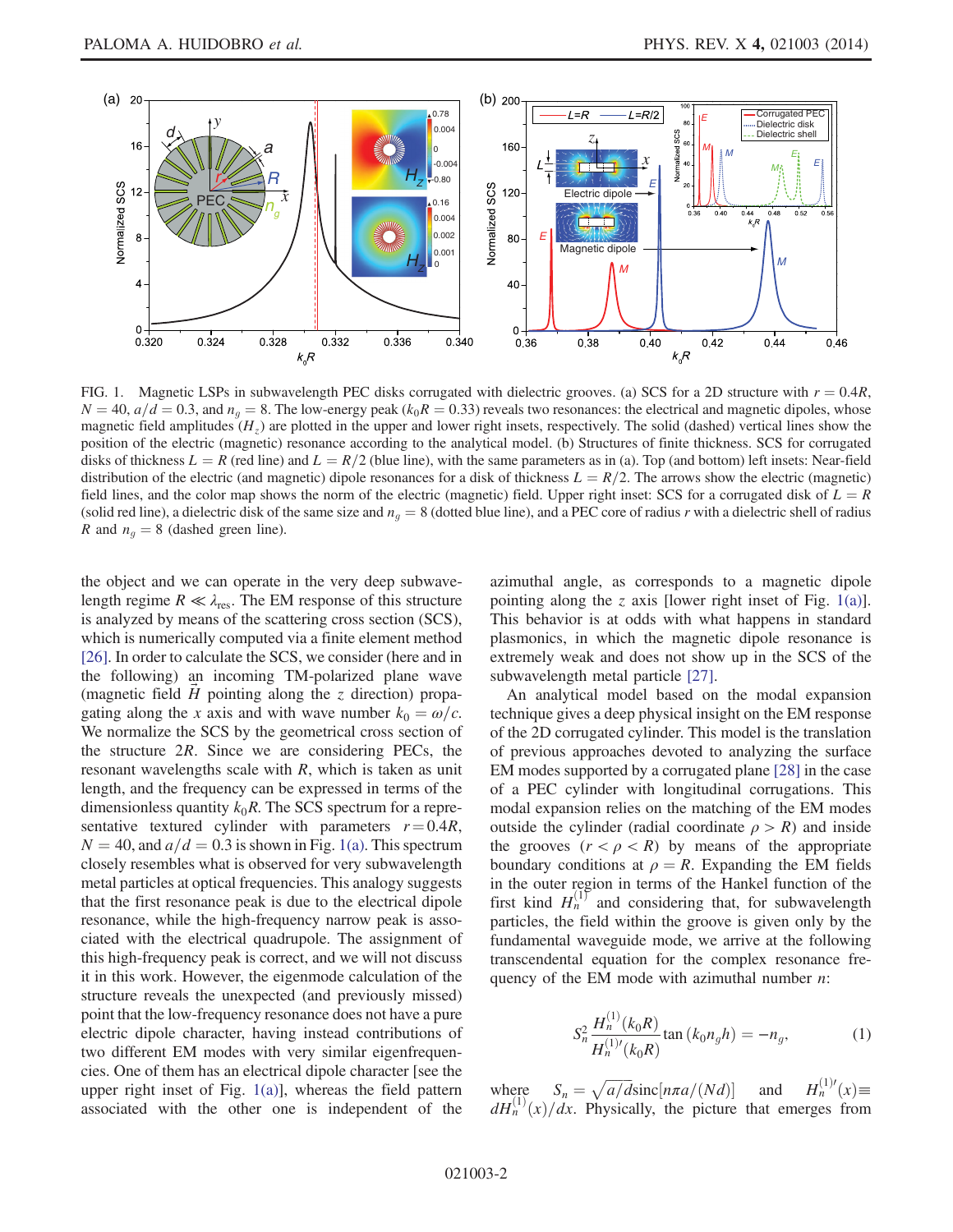this model is that of surface EM modes running around the cylinder surface, with each resonance appearing when an integer number of modal wavelengths fits into the perimeter. In Eq. [\(1\)](#page-1-1), the tangent function accounts for the fact that a guided mode is traveling down the groove (of depth h and refractive index  $n_q$ ) and bouncing at its bottom. Within the language of antenna engineering, the term  $S_n^2$  tan  $(k_0 n_g h)$  could be regarded as the normalized surface impedance of the structure [\[28\]](#page-5-11). In the subwavelength limit, Eq. [\(1\)](#page-1-1) predicts that the mode for  $n = 0$  (i.e., azimuthally independent) is very close in frequencies to the mode for  $n = 1$ , as shown by the vertical lines in Fig. [1\(a\)](#page-1-0). This analytical model can also be applied to calculate the associated SCS and the relative contribution of the  $n = 0$ , 1 modes (see Fig. S1 of the Supplemental Material [\[29\]](#page-5-12)). Despite the few ingredients it includes, this simple modeling shows a very good agreement with the numerics, illustrates the geometrical origin of the modes, and justifies their naming: magnetic dipole localized surface plasmon (LSP) for the  $n = 0$  mode and electrical dipole LSP for the  $n = 1$  mode.

Going from the infinitely long, textured cylinder (2D) to a 3D corrugated disk of finite thickness L has a fundamental consequence. Not only do the resonances shift when the size of the particle is reduced, as usual in particle plasmonics, but the magnetic and electric LSPs split in such a way that the former shifts to higher frequencies than the latter. The SCSs for two disks of different L corrugated with grooves filled with a dielectric material are shown in Fig. [1\(b\).](#page-1-0) As in the 2D case, we have considered an incident wave polarized with the magnetic field pointing in the  $z$ direction and propagating along the  $x$  axis. The SCS is normalized by the geometrical cross section, which in this case is 2RL. Two distinct peaks can be seen in the SCS plot for disks of finite thickness  $(L = R$  as a red line and  $L = R/2$  as a blue line). By looking at the field patterns at these resonances [shown for the  $L = R/2$  case in the insets of Fig. [1\(b\)](#page-1-0)], it is clear that the peak at a low frequency corresponds to the electric LSP while the one at a higher frequency is the magnetic LSP. This picture is reinforced by analyzing the vectorial plots also displayed in the same insets (E-field lines for the low-frequency peak and H-field lines for the high-frequency peak). In the first case (upper inset), the arrows go from one end of the structure to the other, as corresponds to an electrical dipole, whereas in the lower inset, the arrows show how the magnetic field is circulating around the disk, as in a magnetic dipole. Hence, while subwavelength corrugated infinitely long cylinders present a magnetic LSP that is very close in frequency to the electric LSP, finite corrugated disks support a magnetic LSP at a different frequency than the electric LSP.

Here, it is important to compare the EM modes supported by corrugated metal cylinders or disks with those emerging in subwavelength dielectric particles. These particles also show magnetic and electric dipole modes in the same frequency range [\[30,31\].](#page-5-13) The upper right inset of Fig. [1\(b\)](#page-1-0) compares the calculated SCS for three different structures: (i) a corrugated PEC disk, as in the main panel; (ii) a dielectric disk of radius  $R$  and the same refractive index  $n_a$ ; and (iii) a dielectric shell of width h surrounding a PEC core of radius  $r$ . As opposed to the modes for the corrugated PEC disk, for dielectric particles, the magnetic dipole resonance lies at lower energies than the electric dipole resonance. The physical origin of this opposite frequency ordering for metallic and dielectric disks is related to the dissimilar shapes of the corresponding electric field line patterns. This distinct behavior implies that the corrugated PEC structure cannot be interpreted as an effective isotropic dielectric medium. Rather than that, in the limit  $\lambda \gg R$ , the region with grooves can be mapped into a metamaterial with both anisotropic permittivity and permeability tensors. Detailed accounts of both the rationale for the different frequency ordering of the modes and the anisotropic metamaterial equivalence are discussed in depth in the Supplemental Material [\[29\].](#page-5-12)

Although these magnetic LSP modes (and those supported by dielectric particles) are very promising in order to create dipolar magnetic resonances, they rely on the inclusion of a dielectric material with a very high  $n_q$ , which could limit their feasible implementation. Building up magnetic LSP modes supported by purely metallic structures would be much more convenient. Equation [\(1\)](#page-1-1) gives a clue on how to proceed, as it predicts that, in the subwavelength limit, the positions of the complex resonance frequencies are mainly controlled by the product  $n_q h$ . Therefore, an interesting design is to replace the grooves with  $h \leq R$  that are filled with a dielectric material by very long empty grooves that possess an effective length much larger than R. Here, we introduce two novel structures that exploit this basic idea: PEC cylinders or disks corrugated with meanders and with spiral grooves. In principle, it is not clear whether the hypothesis that bent grooves behave like straight larger ones is valid, due to possible internal reflections at the bends. However, our numerical results confirm the validity of this approach. Notice here that the bend geometry can also be optimized to compensate for such reflections [\[32\].](#page-5-14) In Fig. [2\(a\)](#page-3-0), we present detailed results on the LSP modes in PEC structures corrugated with meanders. The geometry we are considering is sketched as an inset: A cylinder of radius  $R$  is textured with four meander-shaped grooves of effective depth  $h_m \approx N(R - r)/4$ . The computed SCS for such a structure is plotted as a black line for the 2D case. Similarly to the already discussed PEC cylinder with filled grooves, the SCS shows a dominant peak that reveals electrical dipole and magnetic dipole field patterns, as shown in Figs. [2\(b\)](#page-3-0) and  $2(c)$ . A rough estimation based on Eq. [\(1\)](#page-1-1) (where h is substituted by  $h_m$ ) predicts spectral locations of these two dipolar modes at  $k_0R = \pi R/(2h_m) \approx 0.262$ , very close to the numerical value 0.268. 3D structures corrugated with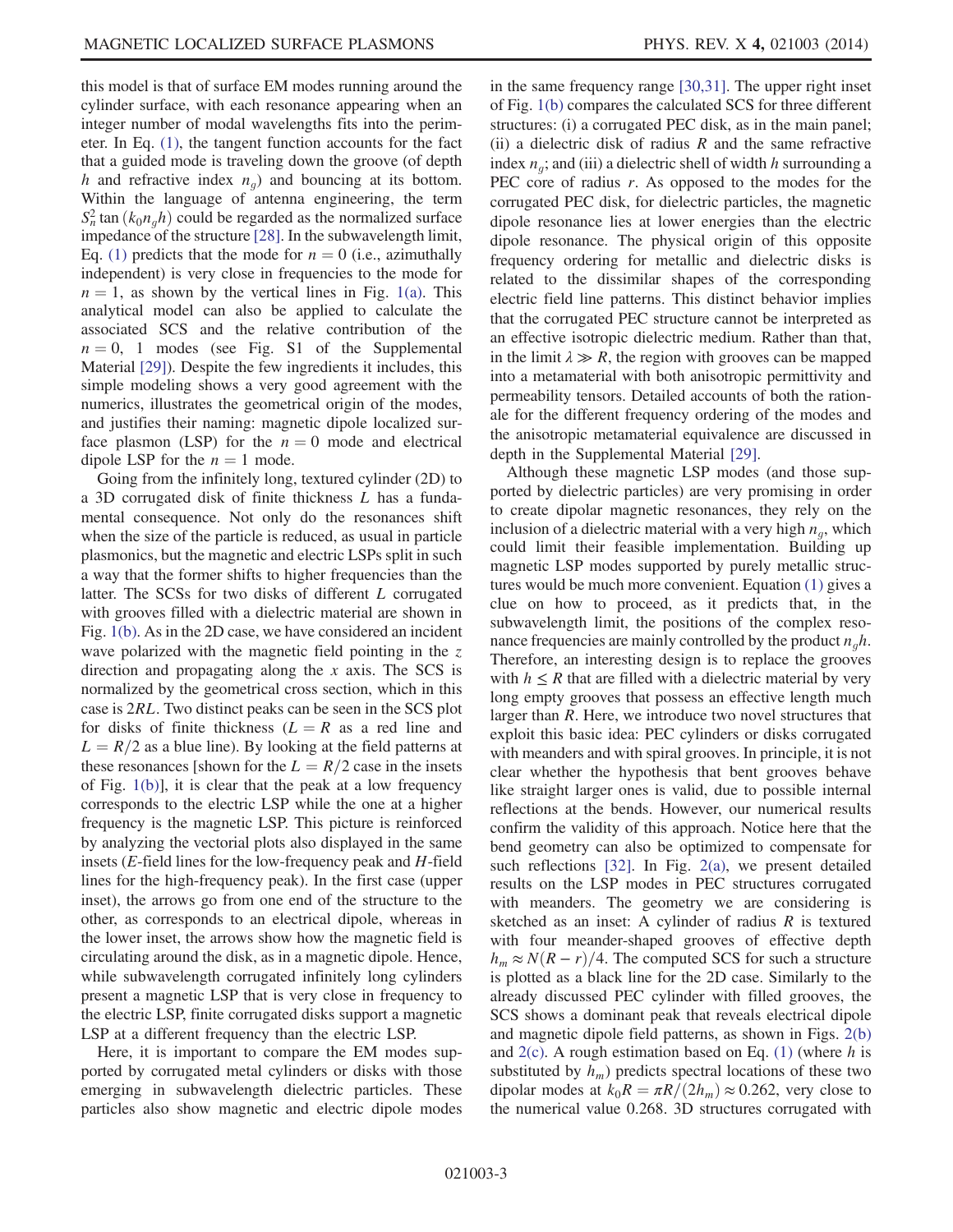<span id="page-3-0"></span>

FIG. 2. Magnetic LSPs in PEC subwavelength structures without dielectric filling. (a) Particles corrugated with meanderlike grooves. (The geometry is sketched as an inset.) The plot shows the SCS for an infinite cylinder (black line) and disks of thicknesses  $L = R$  (red line) and  $L = R/2$  (blue line), corrugated with four meanders and with parameters  $N = 40$ ,  $a = 0.3d$ ,  $n_a = 1$ , and effective depth  $h_m \approx 6R$ . (b),(c) Field pattern  $(H<sub>z</sub>$  amplitude) for the 2D case at the dominant peak in the SCS  $k_0R = 0.268$  showing the (b) electric dipole and (c) magnetic dipole modes, respectively. (d) Normalized SCS for an infinite cylinder with geometrical parameters as in (a) but corrugated with just one meander.

meanders also behave similarly to PEC disks corrugated with filled grooves. In particular, the SCS for disks with meanders ( $L = R$  as a red line and  $L = R/2$  as a blue line) shows a shift in the resonant modes, with the magnetic LSP spectrally located at higher frequencies than the electrical LSP. One of the main assets of our design is that it allows us to create EM modes whose resonant wavelengths can be made much larger than the size of the object. This asset is illustrated in Fig. [2\(d\),](#page-3-0) in which the normalized SCS of an infinite cylinder corrugated with only one meander displays a resonance at a wavelength that is around 100 times larger than the radius.

A different way of achieving grooves of very long length is based on a spiral geometry. The structure consists of a 2D PEC cylinder or a 3D disk of radius R drilled with four spiral-shaped grooves that are wrapped around a small cylinder of radius  $r$ , as presented in the Supplemental Material [\[29\]](#page-5-12). Note that spiral structures with a different geometry have been explored before, both in the microwave and metamaterials areas of research. Spiral structures have been traditionally used as frequency-independent antennas or for polarization control at low frequencies [\[33](#page-5-15)–35]. More recently, spiral-based metamaterials like Swiss rolls [\[15\]](#page-5-5) or one-spiral resonators [\[36,37\]](#page-6-0) have been introduced in order to improve the magnetic response of split-ring resonators [\[15\].](#page-5-5) However, the physical principle of our spiral structure is different, as its design is intended to mimic the EM response of a corrugated cylinder with shallow grooves and filled with a dielectric. An important asset of our design is that these electric and magnetic LSP resonances also exist for ultrathin  $(L \ll R)$  metal films, as we will show below. Therefore, meander and spiral structures could be used as building blocks in the design of 2D metamaterials (i.e., metasurfaces) [\[38,39\].](#page-6-1)

In order to provide an experimental proof-of-principle verification of the magnetic LSP modes, we have fabricated ultrathin metallic spiral structures. For practical reasons, here we work in the microwave regime, but magnetic LSP modes could also be devised at higher frequencies (terahertz up to midinfrared energies) by just a proper down-scaling of the structure analyzed in this experimental study. The fabricated structure consists of four metallic spiral arms [see the geometry sketch in Fig. [3\(a\)](#page-4-0) and Supplemental Material [\[29\]](#page-5-12) Fig. S7a] wrapped 1.5 turns around a small metallic disk of radius  $r$  such that the particle has an outer radius  $R$ . Each strip has width  $w$ , and two neighboring arms are separated by a distance d. The textured copper disks (radius  $R = 9.5$  mm) have a thickness that is much smaller than the radius:  $L = 0.035$  mm. The whole ultrathin structure is fabricated on top of a FR4 substrate using the standard printed circuit-board fabrication process. The substrate has a thickness  $t_s = 0.8$  mm and a dielectric permittivity  $\epsilon_s = 3.5$ .

In Fig. [3\(a\),](#page-4-0) we present the measured near-field spectrum for the ultrathin spiral structure (red line). The EM response of the structure is measured by means of a transmitting monopole antenna that is placed 3 mm away from one side of the sample to excite the modes and a receiving monopole antenna that is located at the other side of the sample to detect the resonance spectrum, as shown in Supplemental Material Fig. S7b [\[29\]](#page-5-12). Both antennas are connected to a vector network analyzer (Agilent N5230C). In the plot, we can clearly observe two distinctive resonance peaks at frequencies  $f = 1.1$  GHz ( $k_0R = 0.22$ ) and  $f = 1.87$  GHz  $(k_0R = 0.37)$ . To reveal the physical nature of these two resonances, we have calculated the extinction cross-section (ECS) spectrum for the same structure [see the black line in Fig. [3\(a\)](#page-4-0)]. It shows two resonances whose spectral locations are in excellent agreement with the experimental results. In this case, the ECS, whichis obtained as the sum of absorption cross section and radiation cross section, has been calculated by means of full wave simulations [\[40\]](#page-6-2) in which both the metal absorption and the presence of a dielectric substrate are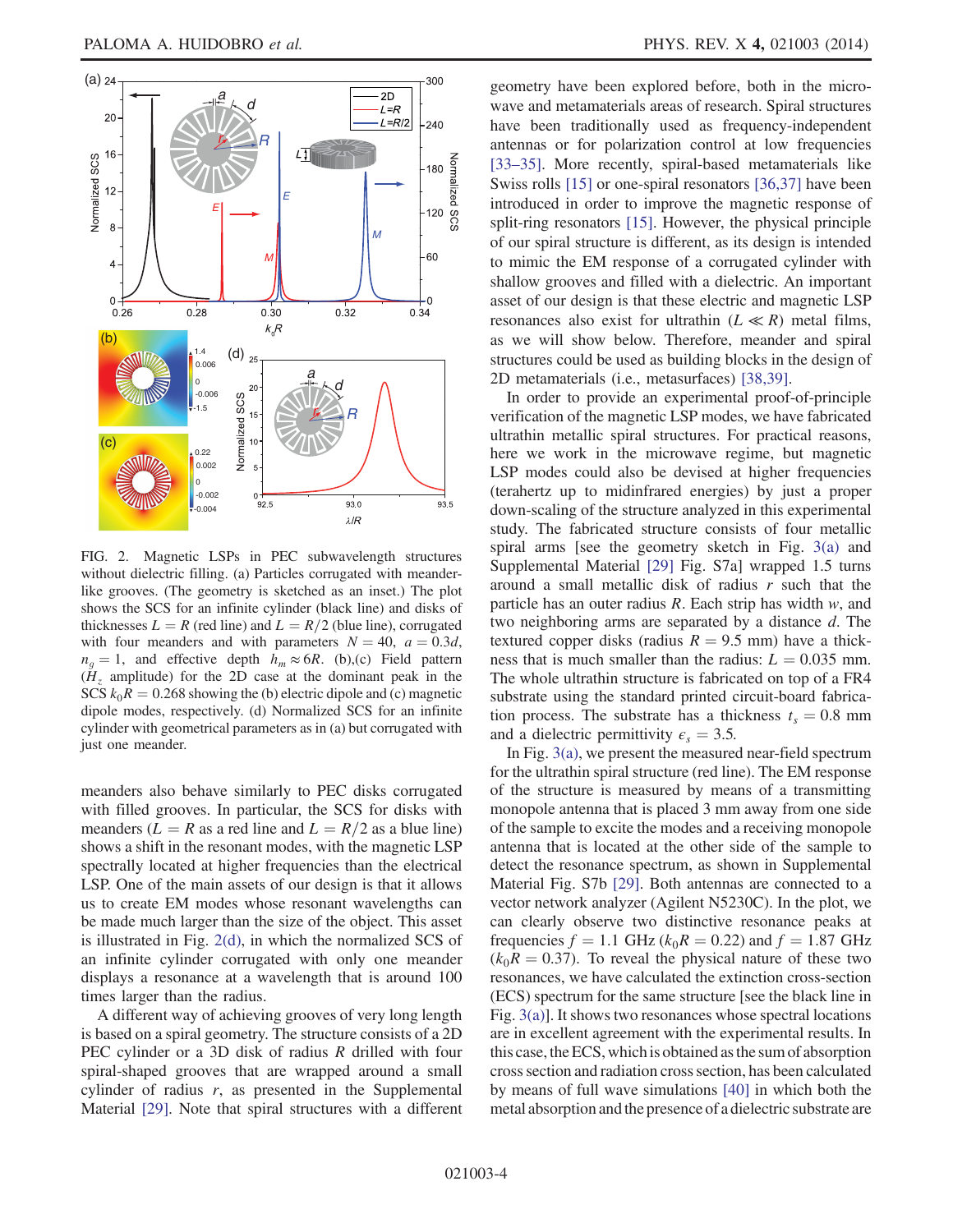<span id="page-4-0"></span>

FIG. 3. Resonance spectrum for subwavelength ultrathin textured metallic disks. (a) Experimental near-field spectrum ( $|E_z|$ ) is measured) and calculated ECS spectrum. The insets show a sketch of the structure, which is placed on top of a dielectric of thickness  $t_s = 0.8$  mm and  $\epsilon_s = 3.5$ . The parameters of the fabricated structure are  $R = 9.5$  mm,  $r = 0.6$  mm,  $d = 1.508$  mm,  $a = 1.008$  mm, and  $L = 0.035$  mm. (b) Near-field distribution of the  $E<sub>z</sub>$  field component at the electric LSP in an x-y plane cut 1.5 mm above the ultrathin disk. (c) The same for the magnetic LSP. In the color scale, red and blue indicate positive and negative values, respectively.

fully taken into account. The simulated field patterns at the two resonances are plotted in Figs. [3\(b\)](#page-4-0) and [3\(c\).](#page-4-0) Similarly to the behavior previously discussed for PEC disks corrugated with meanders and spirals, these plots show that the first resonance is due to the electrical LSP [Fig. [3\(b\)](#page-4-0)], while the second peak emerges from the magnetic LSP [Fig. [3\(c\)\]](#page-4-0).

Furthermore, to demonstrate experimentally the predicted electric and magnetic resonance field patterns, we present in Fig. [4](#page-4-1) the measured near-field distributions on the spiral's structure. By means of a near-field scanning technique [\[41\],](#page-6-3) we have mapped the local (i) transient fields, (ii) phases, and (iii) magnitudes of the  $z$  component

<span id="page-4-1"></span>

FIG. 4. Measured near-field distribution of the LSP. Measured near-field distributions of (a) the electric dipole LSP at 1.1 GHz and (b) the magnetic dipole LSP at 1.87 GHz for the ultrathin metallic structure. Panels (i), (ii), and (iii) show the transient fields, phases, and magnitudes, respectively. The inset of panel (i) of (a) shows a photograph of the fabricated sample.

of the electric field for both the electric and magnetic dipole LSP resonances [Figs. [4\(a\)](#page-4-1) and [4\(b\)](#page-4-1), respectively]. By comparing both panels (i) of Figs. [4\(a\)](#page-4-1) and [4\(b\)](#page-4-1) to the numerical results shown in Figs.  $3(b)$  and  $3(c)$ , we conclude that the agreement between the simulation results and the experimental images is remarkable. For the electric LSP mode [Fig. [4\(a\)](#page-4-1)], we notice in panel (i) that two equivalent electric currents propagate along two curved routes on the metallic surface with opposite directions, resembling an electric dipole along a curved line. Panel (ii) of Fig. [4\(a\)](#page-4-1) reveals a dipolarlike phase change of the field, and panel (iii) shows that the field is maximum in the outer part of the spirals. On the other hand, for the magnetic dipole mode [Fig. [4\(b\)](#page-4-1)], we can see in panel (i) that the circulating  $E<sub>z</sub>$  field varies between negative and positive, which is analogous to the molecular current that generates the molecular magnetic momentum of Ampere's hypothesis. Panels (ii) and (iii) of Fig. [4\(b\)](#page-4-1) show in this case that the phase is uniform in the azimuthal direction while the field is maximum in the center of the structure.

The concept of magnetic localized surface plasmons developed and experimentally verified in this work adds the important ingredient of magnetism to the field of particle plasmonics. The extreme light confinement and high EM fields inherent to localized plasmons combined with a resonant magnetic response open up the possibility of fundamental studies of magnetism at a very deep subwavelength scale. We envisage that our findings could also have important practical implications not only in the rf or terahertz ranges of the EM spectrum but also at infrared energies in which spectroscopic tools are essential in many technologies devoted to the analysis of material properties.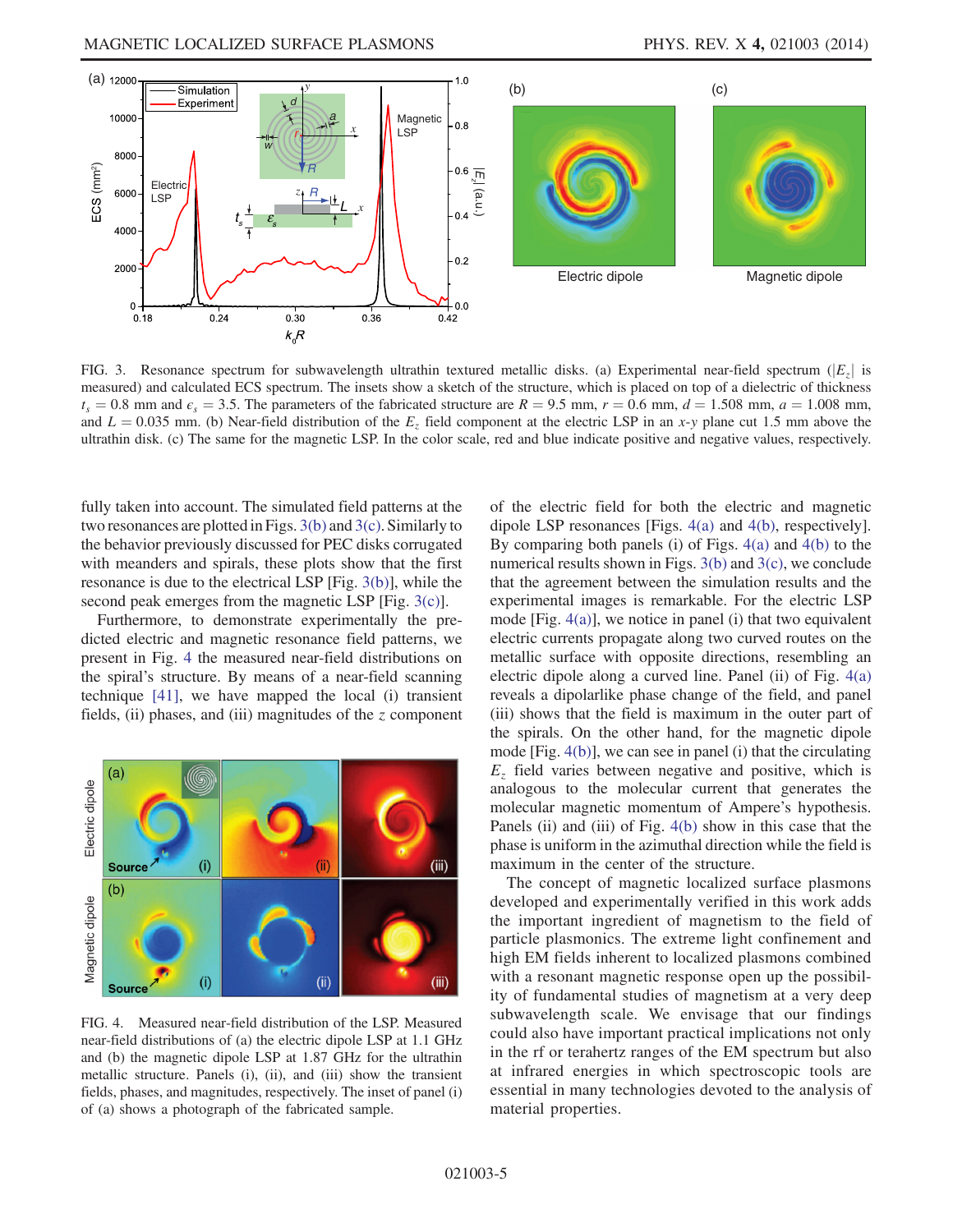This work was supported in part by the European Research Council (ERC-2011-AdG proposal No. 290981) and the Spanish government (Grants No. CSD2007-0046- Nanolight.es and No. MAT2011-28581-C02). We also acknowledge financial support by the National Science Foundation of China (Grants No. 60990320, No. 60990321, No. 60990324, No. 61171024, No. 61171026, and No. 61138001), by the National High Tech (863) Projects (No. 2012AA030402 and No. 2011AA010202), and by the 111 Project (No. 111-2- 05). P. A. H. and X. S. contributed equally to this work.

- <span id="page-5-0"></span>[1] W. L. Barnes, A. Dereux, and T. W. Ebbesen, Surface Plasmon Subwavelength Optics, [Nature \(London\)](http://dx.doi.org/10.1038/nature01937) 424, [824 \(2003\)](http://dx.doi.org/10.1038/nature01937).
- [2] S. A. Maier, *Plasmonics: Fundamentals and Applications* (Springer, New York, 2007).
- <span id="page-5-1"></span>[3] E. Ozbay, Plasmonics: Merging Photonics and Electronics at Nanoscale Dimensions, Science 311[, 189 \(2006\)](http://dx.doi.org/10.1126/science.1114849).
- [4] N. J. Halas, S. Lal, W. S. Chang, S. Link, and P. Nordlander, Plasmons in Strongly Coupled Metallic Nanostructures, Chem. Rev. 111[, 3913 \(2011\).](http://dx.doi.org/10.1021/cr200061k)
- <span id="page-5-2"></span>[5] B.A. Munk, Frequency Selective Surfaces: Theory and Design (Wiley-Interscience, New York, 2000).
- <span id="page-5-3"></span>[6] R. Collin, Field Theory of Guided Waves (IEEE, New York, 1991).
- [7] J. B. Pendry, L. Martin-Moreno, and F. J. Garcia-Vidal, Mimicking Surface Plasmons with Structured Surfaces, Science 305[, 847 \(2004\)](http://dx.doi.org/10.1126/science.1098999).
- <span id="page-5-4"></span>[8] A. P. Hibbins, B. R. Evans, and J. R. Sambles, Experimental Verification of Designer Surface Plasmons, [Science](http://dx.doi.org/10.1126/science.1109043) 308, [670 \(2005\)](http://dx.doi.org/10.1126/science.1109043).
- [9] F. J. G. de Abajo and J. J. Sáenz, Electromagnetic Surface Modes in Structured Perfect-Conductor Surfaces, [Phys.](http://dx.doi.org/10.1103/PhysRevLett.95.233901) Rev. Lett. 95[, 233901 \(2005\).](http://dx.doi.org/10.1103/PhysRevLett.95.233901)
- [10] S. A. Maier, S. R. Andrews, L. Martín-Moreno, and F. J. García-Vidal, Terahertz Surface Plasmon-Polariton Propagation and Focusing on Periodically Corrugated Metal Wires, Phys. Rev. Lett. 97[, 176805 \(2006\).](http://dx.doi.org/10.1103/PhysRevLett.97.176805)
- [11] C. R. Williams, S. R. Andrews, S. A. Maier, A. I. Fernández-Domínguez, L. Martín-Moreno, and F. J. García-Vidal, Highly Confined Guiding of Terahertz Surface Plasmon Polaritons on Structured Metal Surfaces, [Nat. Photonics](http://dx.doi.org/10.1038/nphoton.2007.301) 2, [175 \(2008\)](http://dx.doi.org/10.1038/nphoton.2007.301).
- [12] N. Yu, Q. J. Wang, M. A. Kats, J. A. Fan, S. P. Khanna, L. Li, A. G. Davies, E. H. Linfield, and F. Capasso, Designer Spoof Surface Plasmon Structures Collimate Terahertz Laser Beams, Nat. Mater. 9[, 730 \(2010\).](http://dx.doi.org/10.1038/nmat2822)
- [13] M. A. Kats, D. Woolf, R. Blanchard, N. Yu, and F. Capasso, Spoof Plasmon Analogue of Metal-Insulator-Metal Waveguides, Opt. Express 19[, 14 860 \(2011\).](http://dx.doi.org/10.1364/OE.19.014860)
- [14] E. M. G. Brock, E. Hendry, and A. P. Hibbins, Subwavelength Lateral Confinement of Microwave Surface Waves, [Appl. Phys. Lett.](http://dx.doi.org/10.1063/1.3622646) 99, 051108 (2011).
- <span id="page-5-5"></span>[15] J. B. Pendry, A. J. Holden, D. J. Robbins, and W. J. Stewart, Magnetism from Conductors and Enhanced Non Linear Phenomena, [IEEE Trans. Microwave Theory Tech.](http://dx.doi.org/10.1109/22.798002) 47, [2075 \(1999\)](http://dx.doi.org/10.1109/22.798002).
- [16] R. A. Shelby, D. R. Smith, and S. Shultz, *Experimental* Verification of a Negative Index of Refraction, [Science](http://dx.doi.org/10.1126/science.1058847) 292, [77 \(2001\).](http://dx.doi.org/10.1126/science.1058847)
- [17] S. Linden, C. Enkrich, M. Wegener, J. Zhou, T. Koschny, and C. M. Soukoulis, Magnetic Response of Metamaterials at 100 Terahertz, Science 306[, 1351 \(2004\)](http://dx.doi.org/10.1126/science.1105371).
- [18] J. B. Pendry and D. R. Smith, Reversing Light with Negative Refraction, Phys. Today 57[, No. 6 37 \(2004\).](http://dx.doi.org/10.1063/1.1784272)
- [19] C. Enkrich, M. Wegener, S. Linden, S. Burger, L. Zschiedrich, F. Schmidt, J. F. Zhou, T. Koschny, and C. M. Soukoulis, Magnetic Metamaterials at Telecommunication and Visible Frequencies, Phys. Rev. Lett. 95[, 203901 \(2005\).](http://dx.doi.org/10.1103/PhysRevLett.95.203901)
- [20] S. Zhang, W. Fan, B. K. Minhas, A. Frauenglass, K. J. Malloy, and S. R. J. Brueck, Mid-infrared Resonant Magnetic Nanostructures Exhibiting a Negative Permeability, Phys. Rev. Lett. **94**[, 037402 \(2005\)](http://dx.doi.org/10.1103/PhysRevLett.94.037402).
- [21] V. M. Shalaev, Optical Negative-Index Metamaterials, [Nat. Photonics](http://dx.doi.org/10.1038/nphoton.2006.49) 1, 41 (2007).
- [22] C. M. Soukoulis and M. Wegener, Past Achievements and Future Challenges in the Development of Three-Dimensional Photonic Metamaterials, [Nat. Photonics](http://dx.doi.org/10.1038/nphoton.2011.154) 5, 523 (2011).
- <span id="page-5-6"></span>[23] J. N. Gollub, D. R. Smith, D. C. Vier, T. Perram, and J. J. Mock, Experimental Characterization of Magnetic Surface Plasmons on Metamaterials with Negative Permeability, Phys. Rev. B 71[, 195402 \(2005\).](http://dx.doi.org/10.1103/PhysRevB.71.195402)
- <span id="page-5-7"></span>[24] A. Pors, E. Moreno, L. Martin-Moreno, J. B. Pendry, and F. J. Garcia-Vidal, Localized Spoof Plasmons Arise While Texturing Closed Surfaces, Phys. Rev. Lett. 108[, 223905 \(2012\)](http://dx.doi.org/10.1103/PhysRevLett.108.223905).
- <span id="page-5-8"></span>[25] P. Kildal, Artificially Soft and Hard Surfaces in Electro-magnetics, [IEEE Trans. Antennas Propag.](http://dx.doi.org/10.1109/8.59765) 38, 1537 (1990).
- <span id="page-5-9"></span>[26] COMSOL, Multiphysics 4.2a, [http://www.comsol.com.](http://www.comsol.com)
- <span id="page-5-10"></span>[27] C. F. Bohren and D. R. Huffman, Absorption and Scattering of Light by Small Particles (Wiley, New York, 1983).
- <span id="page-5-11"></span>[28] For a review paper, see A. F. Harvey, Periodic and Guiding Structures at Microwave Frequencies, [IRE Trans.](http://dx.doi.org/10.1109/TMTT.1960.1124658) [Microwave Theory Tech.](http://dx.doi.org/10.1109/TMTT.1960.1124658) 8, 30 (1960).
- <span id="page-5-12"></span>[29] See Supplemental Material at [http://link.aps.org/](http://link.aps.org/supplemental/10.1103/PhysRevX.4.021003) [supplemental/10.1103/PhysRevX.4.021003](http://link.aps.org/supplemental/10.1103/PhysRevX.4.021003) for details on the analytical calculation, the frequency ordering of the resonances, the metamaterial approximation, the spiralshaped corrugated disks, and the fabricated sample and experimental measurement.
- <span id="page-5-13"></span>[30] A. Garcia-Etxarri, R. Gomez-Medina, L. S. Froufe-Perez, C. Lopez, L. Chantada, F. Scheffold, J. Aizpurua, M. Nieto-Vesperinas, and J. J. Saenz, Strong Magnetic Response of Submicron Silicon Particles in the Infrared, [Opt. Express](http://dx.doi.org/10.1364/OE.19.004815) 19[, 4815 \(2011\)](http://dx.doi.org/10.1364/OE.19.004815).
- [31] A. I. Kuznetsov, A. E. Miroshnichenko, Y. H. Fu, J. B. Zhang, and B. Lukyanchuk, Magnetic Light, [Sci. Rep.](http://dx.doi.org/10.1038/srep00492) 2, [492 \(2012\)](http://dx.doi.org/10.1038/srep00492).
- <span id="page-5-14"></span>[32] F. Alessandri, M. Mongiardo, and R. Sorrentino, Rigorous Mode Matching Analysis of Mitered E-Plane Bends in Rectangular Waveguide, [IEEE Microwave Guided Wave](http://dx.doi.org/10.1109/75.336229) Lett. 4[, 408 \(1994\).](http://dx.doi.org/10.1109/75.336229)
- <span id="page-5-15"></span>[33] J. Dyson, The Equiangular Spiral Antenna, [IEEE Trans.](http://dx.doi.org/10.1109/TAP.1959.1144653) [Antennas Propag.](http://dx.doi.org/10.1109/TAP.1959.1144653) 7, 181 (1959).
- [34] J. A. Kaiser, The Archimedean Two Wire Spiral Antenna, [IEEE Trans. Antennas Propag.](http://dx.doi.org/10.1109/TAP.1960.1144840) 8, 312 (1960).
- [35] C. A. Balanis, Antenna Theory-Analysis and Design (Wiley, New York, 2005).